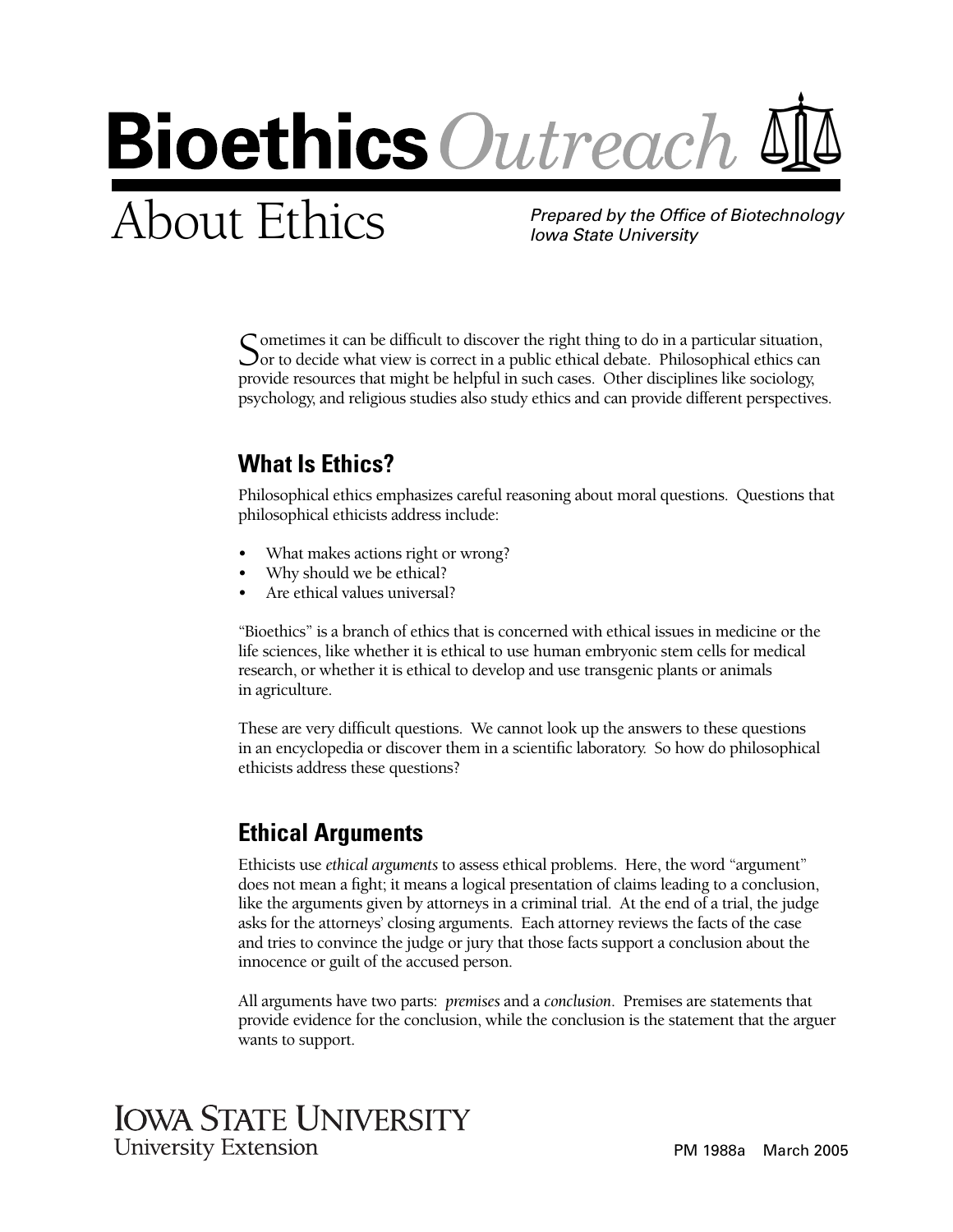An *ethical* argument has two kinds of premises: empirical claims and ethical claims.

### **Empirical Claims + Ethical Claims = Ethical Conclusion**

- 1. Empirical claims are allegedly true statements about matters of fact. Statements about what something is made of or how something functions are empirical claims.
- 2. Ethical claims are allegedly true statements about values, such as "It is good to respect the rights of others," or "It is wrong to ignore how your actions affect other people." Ethical claims may be about what is good or bad to do in general, and are not necessarily addressing a specific case.
- 3. An ethical conclusion often identifies a particular action that should (or should not) be done, if the empirical and ethical claims are true.

Here is an example of a simple ethical argument about genetic engineering:

| <b>An Ethical Argument About Genetic Engineering</b> |                                                                                                                                                                            |                    |
|------------------------------------------------------|----------------------------------------------------------------------------------------------------------------------------------------------------------------------------|--------------------|
|                                                      |                                                                                                                                                                            | empirical claim    |
|                                                      | <b>Premises</b><br><b>C</b> • Moving genes between species is unnatural.<br>• Genetic engineering moves genes between species.<br>• We should never do anything unnatural. | empirical claim    |
|                                                      |                                                                                                                                                                            | ethical claim      |
|                                                      | <b>Conclusion</b> • We should never do genetic engineering.                                                                                                                | ethical conclusion |
|                                                      |                                                                                                                                                                            |                    |

This ethical argument used only two empirical claims and one ethical claim to support the conclusion. Using multiple empirical and ethical premises tends to strengthen an ethical argument. Assuming that the premises are true, a conclusion is more difficult to challenge if it is supported by several relevant empirical and ethical premises.

### **Evaluating Ethical Arguments**

Let's evaluate this genetic engineering example. Here are three steps to take in evaluating an ethical argument:

- 1. Do the premises support the conclusion?
- 2. Are the premises true?
- 3. Are there alternative actions or other ethical values to consider?

### **1. Do the premises support the conclusion?**

If the empirical and ethical premises are true, does that give us good reason to accept the conclusion that we should never do any genetic engineering? If it is true that doing unnatural things is unethical, and genetic engineering is an unnatural thing, then it must be true that genetic engineering is unethical. It's important to remember that in this step, we are only evaluating whether the premises logically support the conclusion– not whether the premises are, in fact, true.

*In ethics, an argument is not a fight. It is a logical presentation of claims leading to a conclusion.*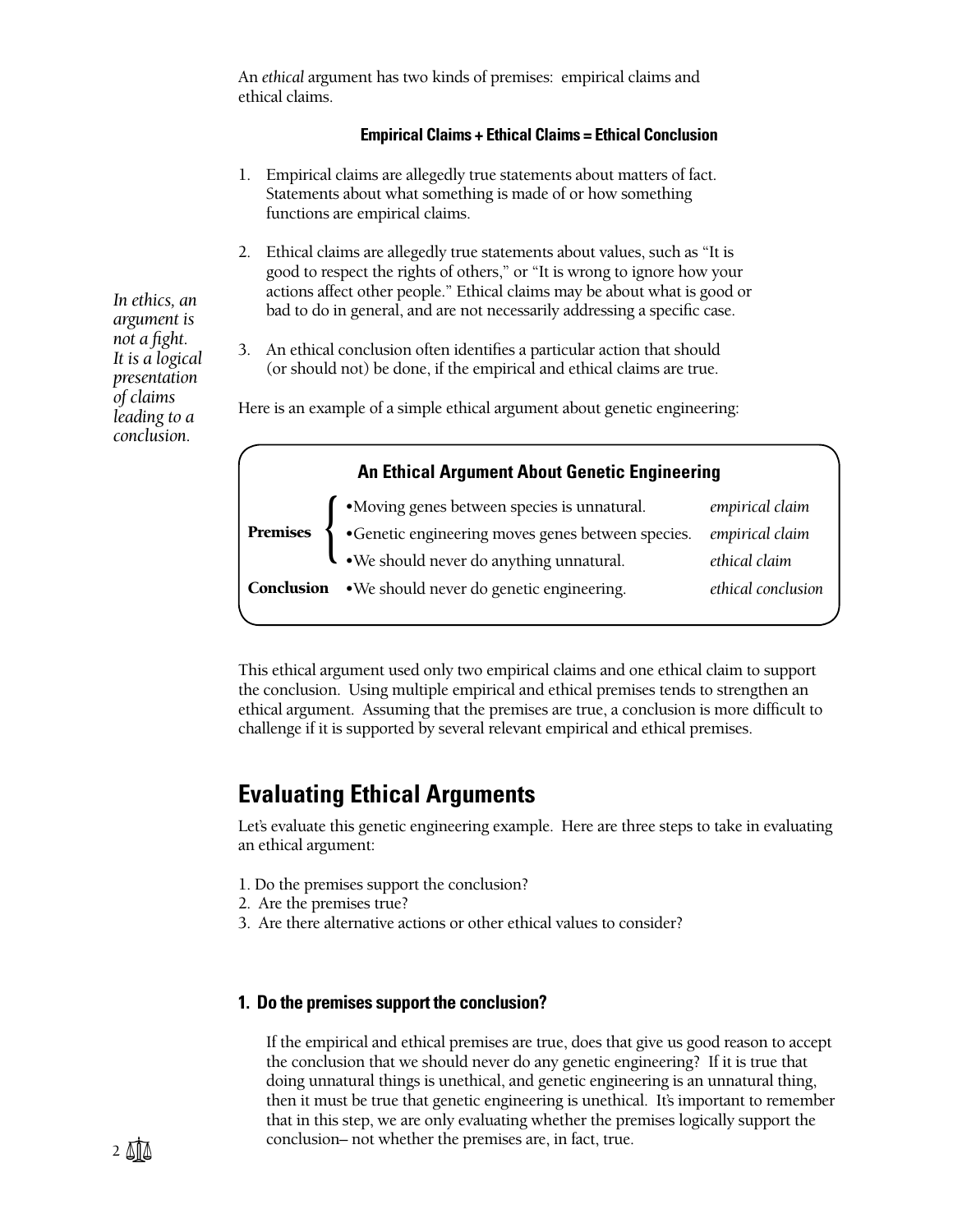### **2. Are the premises true?**

If the premises are not true or at least reasonable based on what we already know, then the argument should not lead us to accept the conclusion. In our example, could the empirical premises be challenged? The description of genetic engineering is true, so it could not be successfully challenged. However, the claim that moving genes between species is unnatural could be challenged. A possible challenge might involve asking, "What is natural or unnatural? Viruses move genes between species 'naturally.' Human beings are a part of nature, so maybe everything we do is natural." Could the ethical claim be challenged? A challenger could question the claim that we shouldn't do unnatural things by asking, "Should we never drive cars, use penicillin, or do surgery? Should we never have bred plants and animals to suit our purposes?"

### **3. Are there alternative actions or other ethical values to consider?**

Making an ethical decision should involve examining as many sides of an issue as possible before choosing a course of action. Are there values that might be relevant to the issue that are not considered in the argument you are evaluating? Does the argument leave out any empirical claims that are relevant to the issue? If so, you should consider these additional facts and values before making up your mind about the issue.

### **Disagreement About Ethics**

The news is full of stories about ethical disagreement. Even ethicists often disagree about what is right and wrong. This leads many people to believe that ethics is just a matter of opinion that cannot be taught or discussed productively among people from different backgrounds.

It is true that ethics is not like arithmetic, where it can be demonstrated conclusively that propositions like  $2 + 2 = 4$  are true, while others, like  $2 + 2 = 8$ , are false. On the other hand, ethics also is not like matters of taste, where, as the saying goes, there can be no argument: either you like pickled beets or you don't, and I can't convince you that you are "wrong" not to like them by explaining the good things about them. In other words, I could demonstrate that you must have made a mistake somewhere if you think that  $2 + 2 = 8$ , but it doesn't make sense to say that you've made a mistake if you don't like pickled beets.

Ethics is somewhere in between these two extremes: it is not always possible to prove that someone who disagrees with you about an ethical issue must have made a mistake, but unlike matters of taste, it can make sense to say that someone might make a mistake about ethics. For example, it is clear that early American slaveholders were making a mistake if they believed that it was ethically permissible for them to own other human beings.

### **Exercise**

Pick an editorial about an ethical topic from your favorite newspaper. Follow these steps to evaluate the argument in the editorial:

- 1. Identify the conclusion of the editorial – that is, the statement that the author is trying to support.
- 2. Identify all the ethical and empirical premises that are used to support the conclusion.
- 3. Fill in any assumed but unstated premises.
- 4. Decide whether the premises logically support the conclusion.
- 5. If the premises logically support the conclusions, decide whether the premises are true, or at least reasonable and well supported by the available evidence.
- 6. Does the argument ignore any important facts or ethical values that are relevant to its conclusion?

Congratulations! You have evaluated an ethical argument.

### *Refl ection*:

How did this process influence your own views about the topic of the editorial? Did your views change? Would you justify your views differently than you did before?